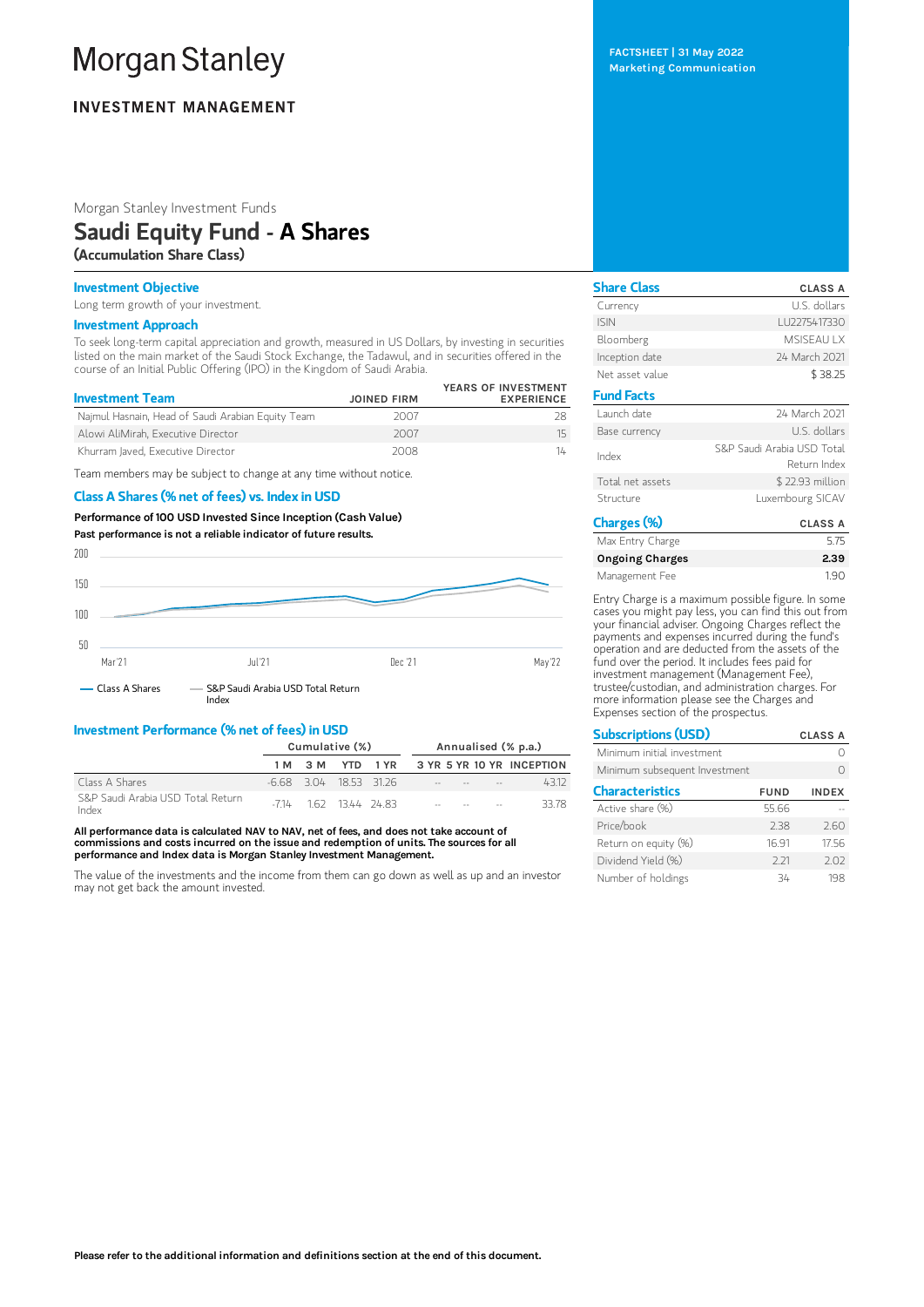| Top Holdings (% of Total Net Assets) <sup>1</sup> | <b>FUND</b> | <b>INDEX</b> |
|---------------------------------------------------|-------------|--------------|
| Saudi National Bank/the                           | 9.43        | 9.95         |
| Al Rajhi Bank                                     | 8.30        | 21.86        |
| Riyad Bank                                        | 6.83        | 3.18         |
| Alinma Bank                                       | 6.81        | 4.25         |
| Sahara International Petrochemical Co.            | 5.61        | 2.15         |
| Saudi British Bank/the                            | 4.32        | 2.26         |
| Bank Al-Jazira                                    | 4.25        | 1.24         |
| Bangue Saudi Fransi                               | 4.18        | 2.23         |
| Arab National Bank                                | 4.04        | 1.07         |
| Sabic Agri-Nutrients Co.                          | 2.91        | 1.80         |
| Total                                             | 56.68       |              |

# Sector Allocation (% of Total Net Assets)<sup>2,3</sup> FUND INDEX

|  | Financials                | 48.65 | 49.67 |
|--|---------------------------|-------|-------|
|  | <b>Materials</b>          | 16.88 | 22.14 |
|  | Industrials               | 8.80  | 1.85  |
|  | Health Care               | 7.94  | 2.77  |
|  | Consumer<br>Discretionary | 5.63  | 2.58  |
|  | Energy                    | 2.77  | 6.47  |
|  | Real Estate               | 1.46  | 2.30  |
|  | Utilities                 | 1.27  | 2.68  |
|  | Consumer Staples          | 0.96  | 2.99  |
|  | Information<br>Technology | 0.92  | 0.45  |
|  | Cash                      | 4.42  |       |

<sup>1</sup>These securities and percentage allocations are only for illustrative purposes and do not constitute, and should not be construed as, investment advice or recommendations with respect to the securities or investments mentioned.<br><sup>2</sup> May not s

May not sum to 100% due to the exclusion of other assets and liabilities. <sup>3</sup> For additional information regarding sector classification/definitions please visit www.msci.com/gics and the glossary at www.morganstanley.com/im.

#### Please refer to the Prospectus for full risk disclosures, available at www.morganstanleyinvestmentfunds.com. All data as of 31.05.2022 and subject to change daily.

This is a marketing communication. Applications for shares in the Fund should not be made without first consulting the current Prospectus and the Key Investor Information Document ("KIID"), which are available in English and in the official language of your local jurisdiction at [morganstanleyinvestmentfunds.com](https://www.morganstanley.com/im/msinvf/index.html) or free of charge from the Registered Office of Morgan Stanley Investment Funds, European Bank and Business Centre, 6B route de Trèves, L-2633 Senningerberg, R.C.S. Luxemburg B 29 192. A summary of investor rights is available in English at the same website. If the management company of the relevant Fund decides to terminate its arrangement for marketing that Fund in any EEA country where it is registered for sale, it will do so in accordance with the relevant UCITS rules.

#### **DEFINITIONS**

Active Share is a measure of the percentage of stock holdings in a managers portfolio that differ from the benchmark index (based on holdings and weight of holdings). Active Share scores range from 0%-100%. A score of 100% means you are completely different from the benchmark. Active Share calculation may consolidate holdings with the same economic exposure. Bloomberg stands for 'Bloomberg Global Identifier (BBGID)'. This is a unique 12 digit alphanumerical code designed to enable the identification of securities, such as the Morgan Stanley Investment Funds sub-funds at share class level, on a Bloomberg Terminal. The Bloomberg Terminal, a system provided by Bloomberg L.P., enables analysts to access and analyse real-time financial market data. Each Bloomberg code starts with the same BBG prefix, followed by nine further characters that we list here in this guide for each share class of each fund.<br>**Cash & Equivalents** are defined as the value of assets that can be converted into cash immediately. These include commercial paper, open FX transactions, Treasury bills and other short-term instruments. Such instruments are considered cash equivalents because they are deemed liquid and not subject to significant risk of changes in values. Dividend yield is the ratio between how much a company pays out in dividends each year relative to its share price. ISIN is the international securities identification number (ISIN), a 12 digit code consisting of numbers and

#### Share Class A Risk and Reward Profile

| Lower Risk                       |  |  |  |                                   |  | Higher Risk |  |
|----------------------------------|--|--|--|-----------------------------------|--|-------------|--|
|                                  |  |  |  |                                   |  |             |  |
| <b>Potentially Lower Rewards</b> |  |  |  | <b>Potentially Higher Rewards</b> |  |             |  |

The risk and reward category shown is based on historic data.

- Historic figures are only a guide and may not be a reliable indicator of what may happen in the future.
- As such this category may change in the future.
- The higher the category, the greater the potential reward, but also the greater the risk of losing the investment. Category 1 does not indicate a risk free investment.
- The fund is in this category because it invests in company shares and the fund's simulated and/or realised return has experienced high rises and falls historically.
- The Fund may be impacted by movements in the exchange rates between the Fund's currency and the currencies of the Fund's investments.

This rating does not take into account other risk factors which should be considered before investing, these include:

- There are additional risks associated with investing in real estate.
- The Fund relies on other parties to fulfill certain services, investments or transactions. If these parties become insolvent, it may expose the Fund to financial loss.
- Sustainability factors can pose risks to investments, for example: impact asset values, increased operational costs.
- There may be an insufficient number of buyers or sellers which may affect the Fund's ability to buy or sell securities.
- There are increased risks of investing in emerging markets as political, legal and operational systems may be less developed than in developed markets.
- Past performance is not a reliable indicator of future results. Returns may increase or decrease as a result of currency fluctuations. The value of investments and the income from them can go down as well as up and investors may lose all or a substantial portion of his or her investment.
- The value of the investments and the income from them will vary and there can be no assurance that the Fund will achieve its investment objectives.
- Investments may be in a variety of currencies and therefore changes in rates of exchange between currencies may cause the value of investments to decrease or increase. Furthermore, the value of investments may be adversely affected by fluctuations in exchange rates between the investor's reference currency and the base currency of the investments.

letters that distinctly identifies securities. NAV is the Net Asset Value per share of the Fund (NAV), which represents the value of the assets of a fund less its liabilities. Number of holdings provided are a typical range, not a maximum number. The portfolio may exceed this from time to time due to market conditions and outstanding trades. Price/book (P/BV) compares a stock's market value to the book value per share of total assets less total liabilities. This number is used to judge whether a stock is undervalued or overvalued. Return on equity (ROE) is the amount of net income returned as a percentage of shareholders equity. Return on equity measures a corporation's profitability by revealing how much profit a company generates with the money shareholders have invested.

#### INDEX INFORMATION

The S&P Saudi Arabia Total Return Index (USD) is a comprehensive benchmark that defines and measures the investable universe of publicly traded companies domiciled in Saudi Arabia.

#### **DISTRIBUTION**

This communication is only intended for and will only be distributed to persons resident in jurisdictions where such distribution or availability would not be contrary to local laws or regulations. In particular, the Shares are not for distribution to US persons.

Ireland: MSIM Fund Management (Ireland) Limited. Registered Office: The Observatory, 7-11 Sir John Rogerson's Quay, Dublin 2, D02 VC42, Ireland. Registered in Ireland as a private company limited by shares under company number 616661. MSIM Fund Management (Ireland) Limited is regulated by the Central Bank of Ireland. United Kingdom: Morgan Stanley Investment Management Limited is authorised and regulated by the Financial Conduct Authority. Registered in England. Registered No. 1981121. Registered Office: 25 Cabot Square, Canary Wharf, London E14 4QA, authorised and regulated by the Financial Conduct Authority. Dubai: Morgan Stanley Investment Management Limited (Representative Office, Unit Precinct 3-7th Floor-Unit 701 and 702, Level 7, Gate Precinct Building 3, Dubai International Financial Centre, Dubai, 506501, United Arab Emirates. Telephone: +97 (0)14 709 7158). Italy: MSIM Fund Management (Ireland)Limited, Milan Branch (Sede Secondaria di Milano) is a branch of